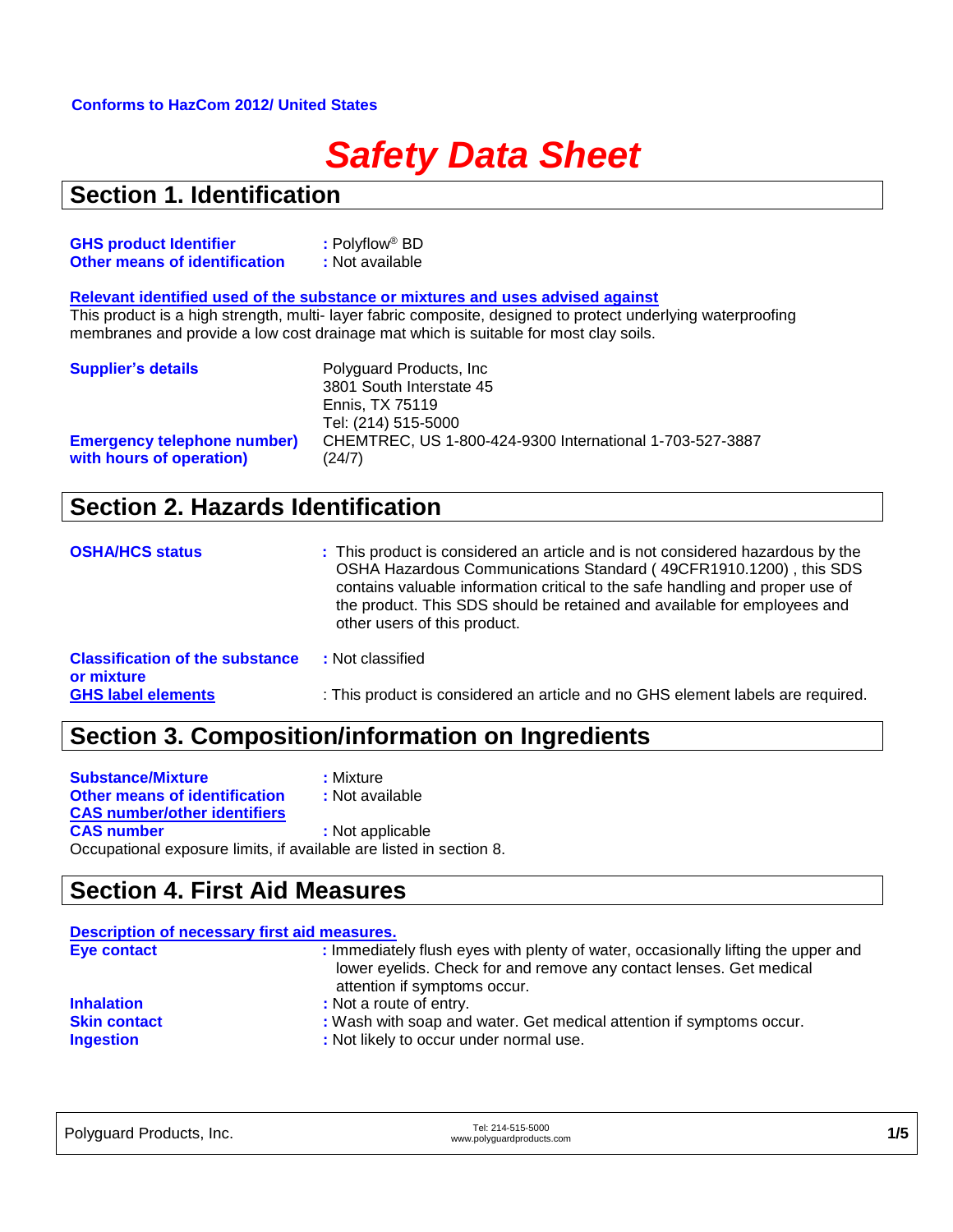### **Section 4. First Aid Measures**

| Most important symptoms/effects, acute and delayed<br><b>Potential acute health effects</b> |                                                                                       |
|---------------------------------------------------------------------------------------------|---------------------------------------------------------------------------------------|
| Eye contact                                                                                 | : May cause eye irritation                                                            |
| <b>Inhalation</b>                                                                           | : Not applicable.                                                                     |
| <b>Skin contact</b>                                                                         | : Irritation and redness.                                                             |
| <b>Ingestion</b>                                                                            | : Not known.                                                                          |
|                                                                                             | Indication of immediate medical attention and special treatment needed, if necessary. |
| <b>Notes to physician:</b>                                                                  | : No specific treatment. Treat symptomatically.                                       |
| <b>Specific treatments</b>                                                                  | : No specific treatment                                                               |
| <b>Protection of first-aiders:</b>                                                          | : No action shall be taken involving any personal risk or without suitable            |

#### **Section 5. Fire-fighting Measures**

| <b>Extinguishing media</b>                             |                                                                                                                                                                               |
|--------------------------------------------------------|-------------------------------------------------------------------------------------------------------------------------------------------------------------------------------|
| <b>Suitable extinguishing media</b>                    | : Use an extinguishing agent suitable for the surrounding fire.                                                                                                               |
| <b>Unsuitable extinguishing media</b>                  | : None known                                                                                                                                                                  |
| <b>Specific hazards arising from</b>                   | : Generation of fumes from burning product.                                                                                                                                   |
| the chemical                                           |                                                                                                                                                                               |
| <b>Hazardous thermal</b><br>decomposition products     | : Decomposition products may include the following materials: Carbon dioxide,<br>carbon monoxide, sulfur oxides, low MW hydrocarbons.                                         |
| <b>Special protective equipment</b>                    | : Fire-fighters should wear appropriate protective equipment and self-contained<br>breathing apparatus (SCBA) with a full-face piece operated in a positive<br>pressure mode. |
| <b>Special protective actions for</b><br>fire fighters | : None.                                                                                                                                                                       |

#### **Section 6. Accidental Release Measures**

| Personal precautions, protective equipment and emergency procedures. |                                 |  |
|----------------------------------------------------------------------|---------------------------------|--|
| For non emergency personal                                           | : No special measures required. |  |
| For emergency responders                                             | : No special measures required. |  |
| <b>Enviromental precautions</b>                                      | : Not applicable                |  |
|                                                                      |                                 |  |

training.

| Methods and materials for containment and cleaning up |                                                                        |
|-------------------------------------------------------|------------------------------------------------------------------------|
| <b>Spill</b>                                          | : Due to the physical state of this material, spills are not possible. |

## **Section 7. Handling and Storage**

| <b>Precautions for safe handling</b>                                 |                                                                                                                                                                                                                                                                                      |
|----------------------------------------------------------------------|--------------------------------------------------------------------------------------------------------------------------------------------------------------------------------------------------------------------------------------------------------------------------------------|
| <b>Protective measures</b>                                           | : Put on appropriate personal protective equipment (see Section 8). Avoid<br>exposure-obtain special instructions before use. Do not handle until all safety<br>precautions have been read and understood. Store away from heart, sparks, oper<br>flames and other ignition sources. |
| <b>Advice on general occupational</b><br>hygiene                     | : Eating, drinking and smoking should be prohibited in areas where material is<br>handled, stored and processed. Workers should wash hands and face before<br>eating, drinking and smoking. See section 8 for additional information on hygiene<br>measures.                         |
| <b>Condition for safe storage</b><br>including any incompatibilities | : Store in accordance with local regulations. Store protected from direct sunlight<br>in a dry cool area, away from incompatible materials and food and drink.<br>Eliminate all ignition sources.                                                                                    |
|                                                                      |                                                                                                                                                                                                                                                                                      |

Polyguard Products, Inc. The Control of the Case of the Polyguard Products, Inc. Tel: 214-515-5000<br>www.polyguardproducts.com **2/5**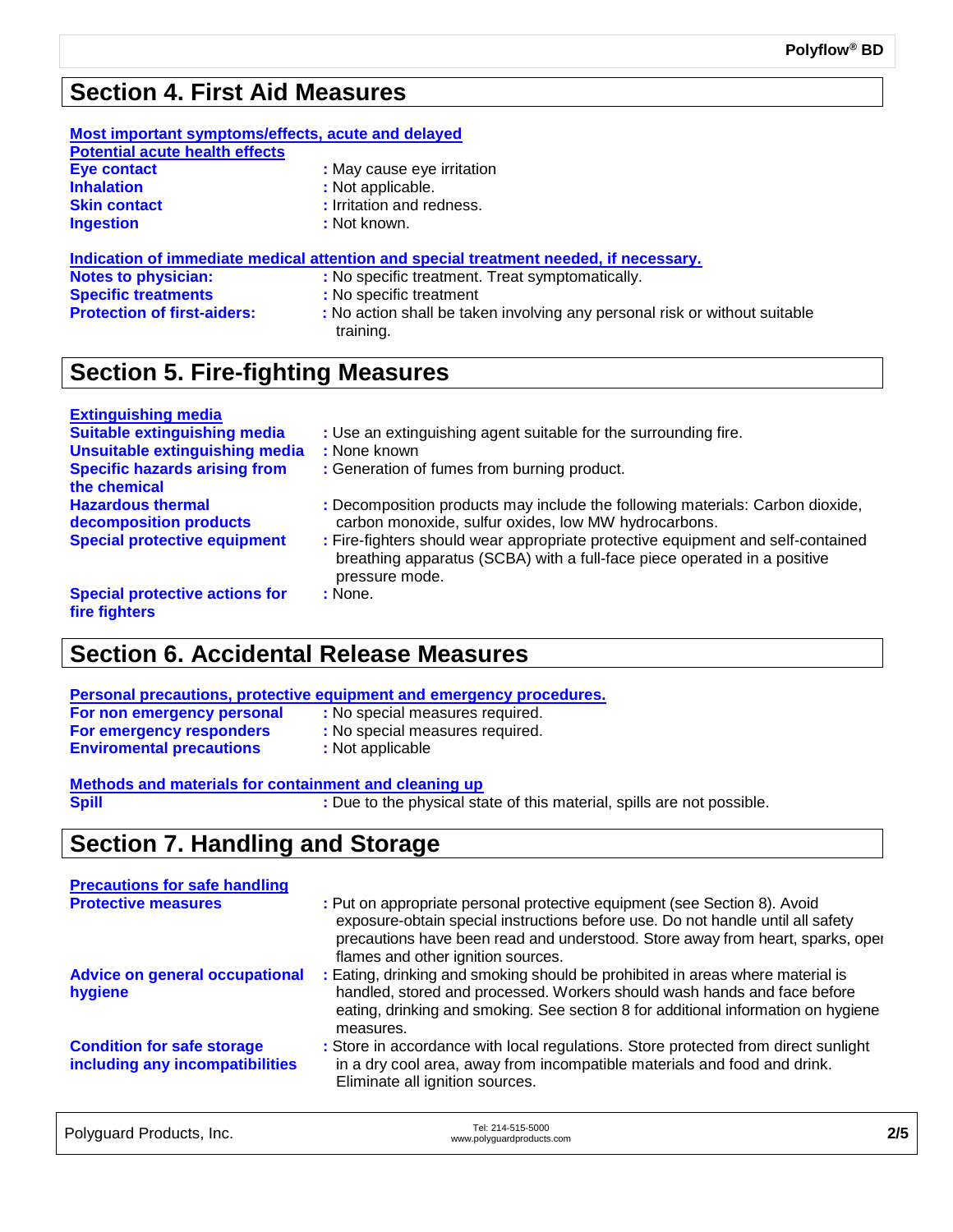#### **Section 8. Exposure Controls/Personal Protection**

| <b>Control parameters</b>                         |                                                                                                                                                                                                                           |
|---------------------------------------------------|---------------------------------------------------------------------------------------------------------------------------------------------------------------------------------------------------------------------------|
| <b>Occupational exposure limits</b>               |                                                                                                                                                                                                                           |
| <b>Appropriate engineering</b><br><b>controls</b> | : No special ventilation requirements.                                                                                                                                                                                    |
| <b>Environmental exposure</b><br><b>controls</b>  | : None required.                                                                                                                                                                                                          |
| <b>Hygiene measure:</b>                           | : Wash hands, forearms and face thoroughly after handling products, before<br>eating, smoking, and using the lavatory and at the end of the working period.                                                               |
| <b>Eye/face protection</b>                        | : Safety eyewear complying with an approved standard should be used when<br>risk assessment indicates this is necessary to avoid exposure                                                                                 |
| <b>Skin Protection</b>                            |                                                                                                                                                                                                                           |
| <b>Hand protection</b>                            | : Normal work gloves maybe worn if risk assessment indicates this is necessary<br>to avoid exposure.                                                                                                                      |
| <b>Body protection</b>                            | : Not required.                                                                                                                                                                                                           |
| <b>Other skin protection</b>                      | : Appropriate footwear and any additional skin protection measures should be<br>selected based on the task being preformed and the risks involved and should<br>be approved by a specialist before handling this product. |
| <b>Respiratory protection</b>                     | : Under normal usage of this product, respiratory protection is not required.                                                                                                                                             |

#### **Section 9. Physical and Chemical Properties**

| : Solid                |
|------------------------|
| : Black                |
| : None                 |
| : Not available        |
| : Not applicable       |
| : approximately 320 °F |
| : Not applicable       |
| : Greater than 400 °F  |
| : Not applicable       |
| : Not applicable       |
| : Less than 1          |
| : Insoluble in water   |
|                        |

#### **Section 10. Stability and Reactivity**

**Appearance**

- **Reactivity :** The product is stable under normal conditions.
- **Chemical stability :** The product is stable under normal conditions.
	- **:** Under normal conditions of storage and use, hazardous decomposition will not occur.
- **Conditions to avoid:** : Heat, flames, sparks and other sources of ignition.
	- - **:** Under normal conditions of storage and use, hazardous decomposition products should not be produced.

**Possibility of hazardous reactions Incompatible materials :** None **Hazardous decomposition products**

Polyguard Products, Inc. Tel: 214-515-5000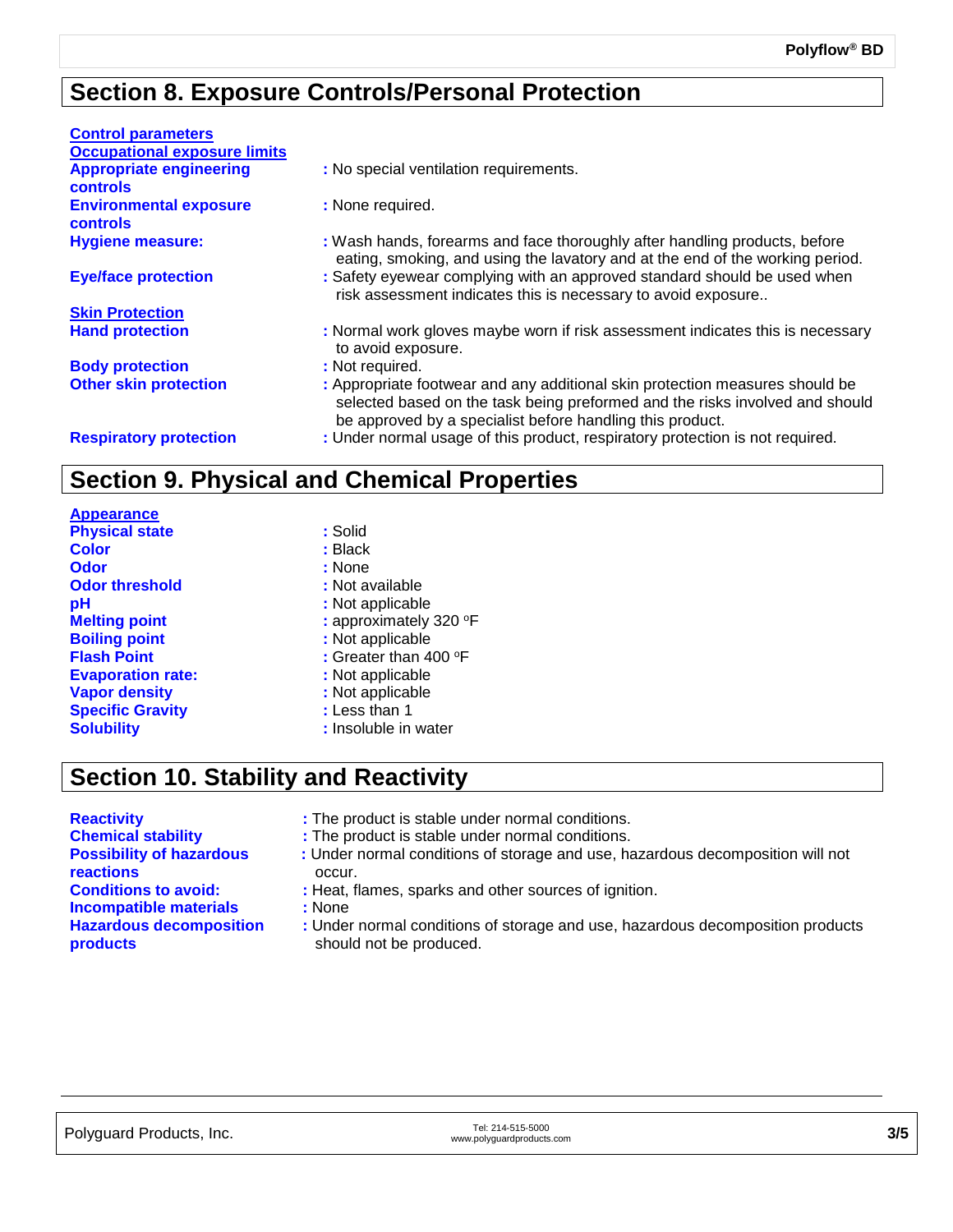#### **Section 11. Toxicological Information**

| Information on toxicological effects                                         |                                                                                                                                               |  |  |  |
|------------------------------------------------------------------------------|-----------------------------------------------------------------------------------------------------------------------------------------------|--|--|--|
| <b>Sensitization</b>                                                         | : There is no data available                                                                                                                  |  |  |  |
| <b>Mutagenicity</b>                                                          | : Not believed to be mutagenic or a reproductive hazard.                                                                                      |  |  |  |
| <b>Carcinogenicity</b>                                                       | : The IARC evaluation is the "Carbon Black (airborne, unbound particles of<br>respirable size) is possibly carcinogenic to humans (Group 2B). |  |  |  |
| <b>Specific target organ toxicity</b>                                        | : None                                                                                                                                        |  |  |  |
| (single exposure)                                                            |                                                                                                                                               |  |  |  |
| <b>Specific target organ toxicity</b>                                        | : None                                                                                                                                        |  |  |  |
| (repeated exposure)                                                          |                                                                                                                                               |  |  |  |
| <b>Potential acute health effects</b>                                        |                                                                                                                                               |  |  |  |
| <b>Eye contact</b>                                                           | : May cause eye irritation.                                                                                                                   |  |  |  |
| <b>Inhalation</b>                                                            | : Not likely to occur.                                                                                                                        |  |  |  |
| <b>Skin contact</b>                                                          | : May cause skin irritation.                                                                                                                  |  |  |  |
| <b>Ingestion</b>                                                             | : Not likely to occur.                                                                                                                        |  |  |  |
| Symptoms related to the physical, chemical and toxicological characteristics |                                                                                                                                               |  |  |  |
| <b>Eye contact</b>                                                           | : Adverse symptoms may include the following: pain or irritation, watering, redness.                                                          |  |  |  |
| <b>Inhalation</b>                                                            | : Not a likely mode of entry.                                                                                                                 |  |  |  |
| <b>Skin contact</b>                                                          | : Adverse symptoms may include the following: irritation or redness.                                                                          |  |  |  |
| <b>Ingestion</b>                                                             | : Not a likely mode of entry.                                                                                                                 |  |  |  |
|                                                                              |                                                                                                                                               |  |  |  |

#### **Section 12. Ecological Information**

| <b>Toxicity</b><br><b>Persistence and degradability</b><br><b>Bioaccumulative potential</b><br><b>Mobility in soil</b> | : This material is not expected to be hazardous to the environment.<br>: There is no data available<br>: There is no data available |
|------------------------------------------------------------------------------------------------------------------------|-------------------------------------------------------------------------------------------------------------------------------------|
| <b>Soil/water partition coefficient</b><br>$(K_{oc})$                                                                  | : Not applicable                                                                                                                    |
| <b>Other adverse effects</b>                                                                                           | : No known significant effects or critical hazards                                                                                  |

#### **Section 13. Disposal Considerations**

**Disposal methods :** The generation of waste should be avoided or minimized wherever possible. Disposal of this product, solutions and any by-products should comply with the requirements of environmental protection and waste disposal legislation and any regional local authority requirements. This material and its container must be disposed of in a safe way. Dispose of surplus and non-recyclable products via a licensed waste disposal contractor.

#### **Section 14. Transportation Information**

**AERG :** Not applicable **Regulatory Information DOT/TDG/IMDG/IATA :** Not regulated

| Polyguard Products, Inc. | Tel: 214-515-5000     |
|--------------------------|-----------------------|
|                          | www.polyguardproducts |